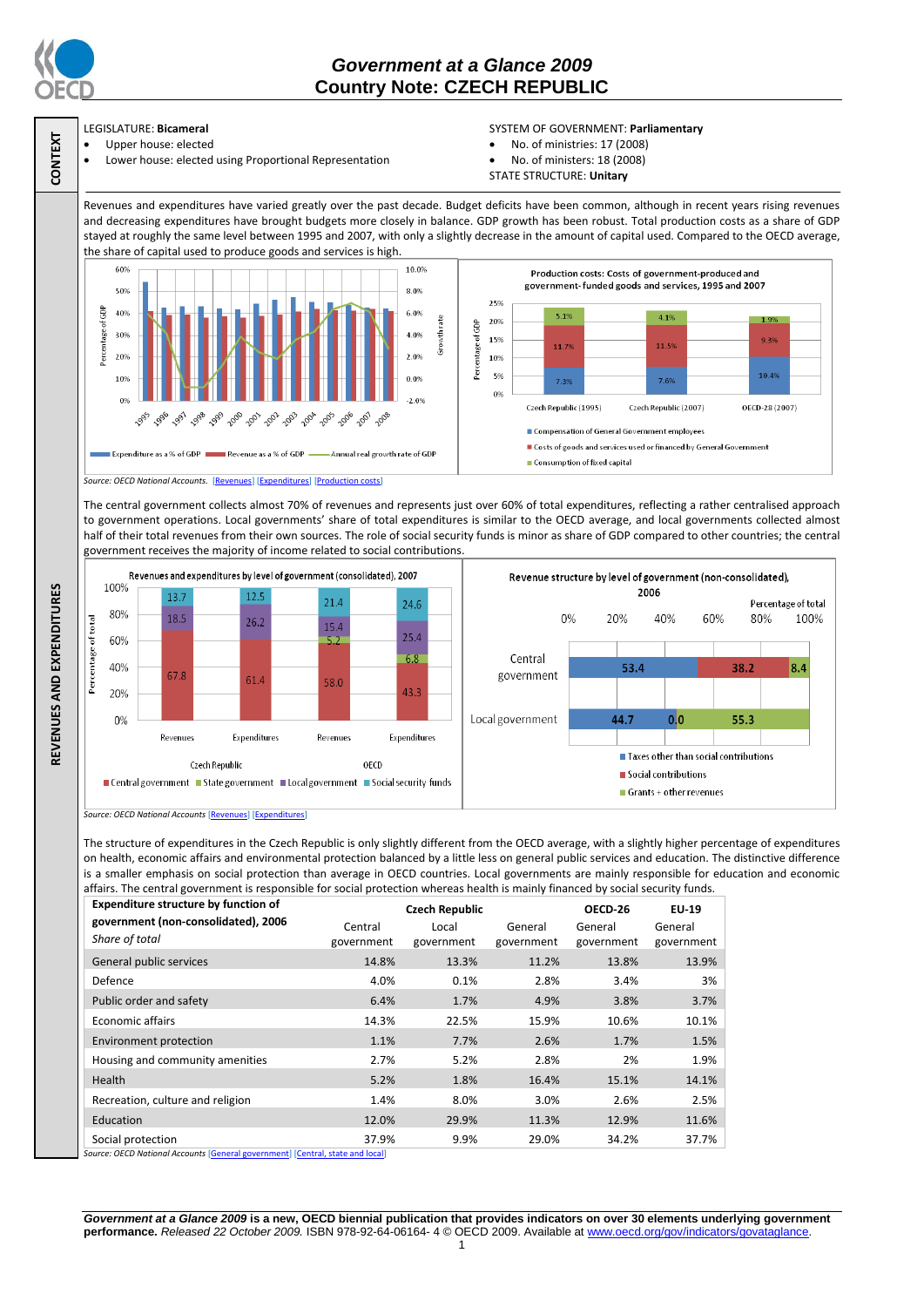



Government employment represents 12.9% of the total labour force in the Czech Republic, slightly below the OECD average. Government employment is somewhat decentralised, with more than half of government employees working at the local level in 2005. The share of the labour force employed by government remained stable between 1995 and 2005 in the Czech Republic.

*Source: OECD Comparison of Employment in the Public Domain Survey and Labour Force Survey*

ernment employment] [\[Distribution by level\]](http://dx.doi.org/10.1787/723627140760)

The HRM system is highly delegated in the Czech Republic. The hiring process is completely open to both external and internal candidates and line ministries and line managers have complete authority in the HRM process. The use of performance-related pay in government employment is much more prevalent in the Czech Republic than in most OECD member countries. The Czech civil service does not follow the concept of seniority. All central government employees are employed on the basis of the Labour Code like any other employee in the country with the exception of the officials in territorial self-governing bodies.

*Source: OECD Strategic HRM Survey*  [\[Delegation\]](http://dx.doi.org/10.1787/723663744332) [\[Recruitment\]](http://dx.doi.org/10.1787/723668744361) [\[Performance management\]](http://dx.doi.org/10.1787/723750171710)

The Czech central government introduced a medium-term expenditure framework in 2004 comprising nominal, three-year rolling spending ceilings. The Czech Republic has not implemented a system of performance budgeting. Ministries have a comparatively high level of flexibility to allocate and reallocate resources. For example, Ministries can carry over funds with few restrictions. *Source: OECD International Budget Practices and Procedures Database*

[\[Medium-term\]](http://dx.doi.org/10.1787/723856770865) [\[Performance budgeting\]](http://dx.doi.org/10.1787/723863437686) [\[Executive flexibility\]](http://dx.doi.org/10.1787/723876713213) OECD Journal on Budgeting[: www.oecd.org/gov/budget/journal](http://www.oecd.org/gov/budget/journal)

Overall, the Czech Republic exhibits a high-degree of e-government readiness. A high number of services are accessible via the national portal. In addition, the Czech Republic exhibits a high level of broadband penetration compared to other Central European OECD countries.

*Source: United Nations E-Government Readiness Knowledge Base, Eurostat.* [\[Readiness\]](http://dx.doi.org/10.1787/724248078408) [\[Uptake\]](http://dx.doi.org/10.1787/724264662272) [\[OECD E-Government Publications\]](http://www.oecd.org/document/40/0,3343,en_2649_34129_41342248_1_1_1_1,00.html)

In 2006, the Czech Republic passed a new act that modernised its system of conflict-of-interest disclosures. The Czech Republic requires key elected officials from the executive and legislative branches in the central government to disclose and make publicly available their income and any outside positions that they may hold. However, unlike other countries, officials do not have to disclose gifts or information on loans. Although information on assets and liabilities is not automatically made available to the public, the media or individuals can request access to the files. *Source: OECD Survey on Integrity*

[\[Disclosures\]](http://dx.doi.org/10.1787/724123642681)

*Government at a Glance 2009* **is a new, OECD biennial publication that provides indicators on over 30 elements underlying government performance.** *Released 22 October 2009.* ISBN 978-92-64-06164- 4 © OECD 2009. Available at www.oecd.org/gov/indicators/govataglance.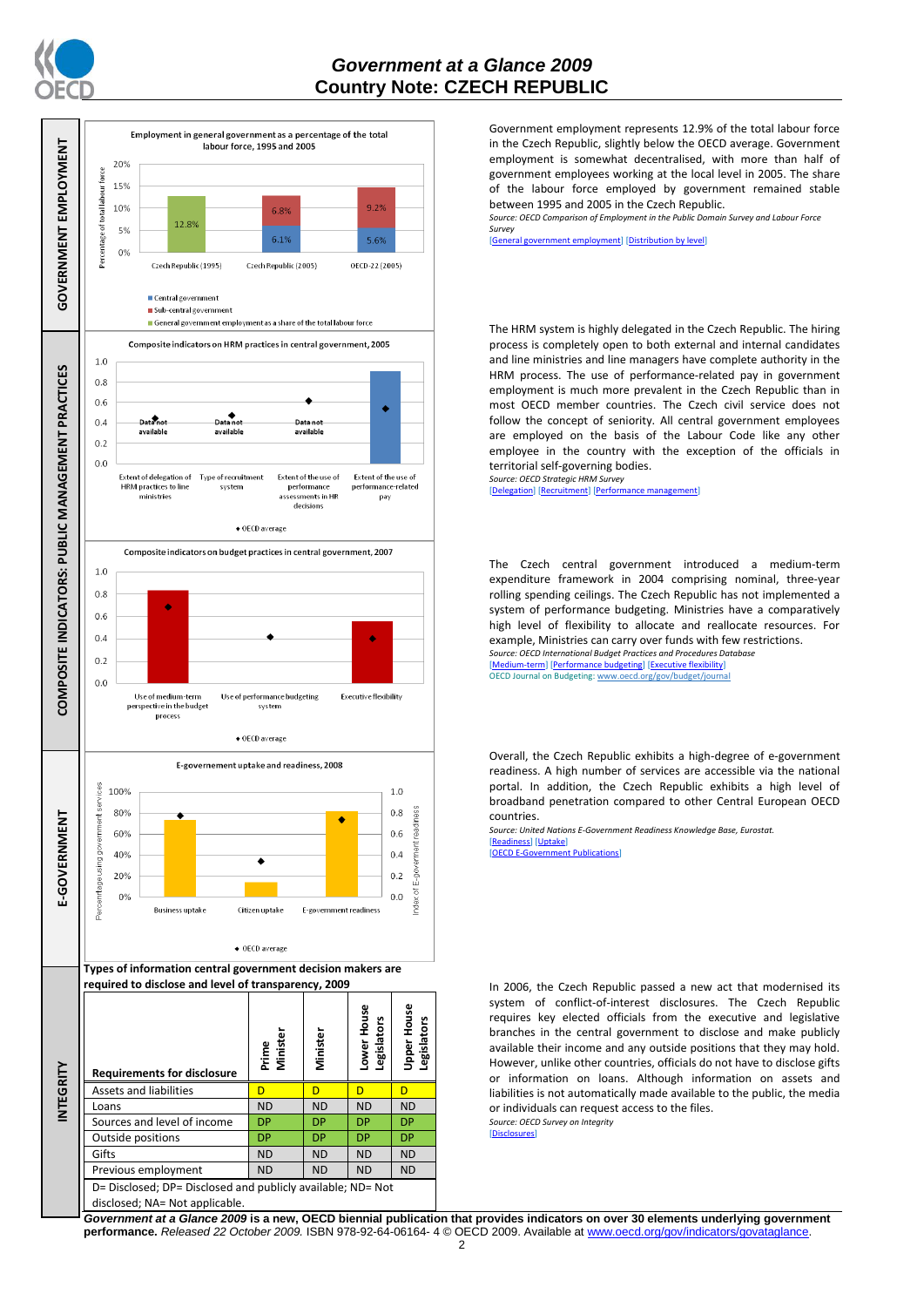

REGULATORY MANAGEMENT **REGULATORY MANAGEMENT**

**Requirements for Regulatory Impact Analysis (RIA) processes used by central governments**

|                                                                  | 2005                 | 2008                 |  |
|------------------------------------------------------------------|----------------------|----------------------|--|
| Quality reviewed by body external to<br>Ministry preparing rules | Yes                  | Yes                  |  |
| Required for draft primary laws                                  | In selected<br>cases | Always               |  |
| Required for draft subordinate<br>regulations                    | No                   | Always               |  |
| Required to quantify costs                                       | In selected<br>cases | In selected<br>cases |  |
| Required to quantify benefits                                    | No                   | In selected<br>cases |  |
| Required to publicly release results                             | No                   | Always               |  |

**Extent of programs for reducing administrative burdens at the central level of government**

|                               | 1998 | 2005 | 2008 |
|-------------------------------|------|------|------|
| Explicit programme exists     | No   | Yes  | Yes  |
| Includes quantitative targets | No   | Yes  | Yes  |

The 2005 and 2008 surveys of Indicators of Systems of Regulatory Management examined the extent of governance practices designed to improve the quality of regulation in OECD countries. Among the most important practices are: the use of regulatory impact analysis (RIA) to assess the cost and benefits of new regulation and the institutional oversight of the quality of regulations; and the design of programs to reduce the costs of administrative activities on business and citizens.

The Czech Republic implemented several regulatory reforms in between 2005 and 2008. For example, it significantly increased the types of required impact assessments. In addition, it intensified their efforts in the area of formal consultation in connection with the implementation of RIA. Impact assessments have been obligatory for all legislative documents since November 2007 and include consultations with interested parties. Adherence to the consultation guidelines is checked by the same inter-ministerial body that is also responsible for quality control of RIAs. A programme on adminsitrative burden reduction is underway with the goal of 20% reduction by 2010. In addition, the Czech Republic recently implemented a strategy for using Information and Communication technologies in regulatory administration.

*Source: OECD Survey on Regulatory Management.* [\[RIA\]](http://dx.doi.org/10.1787/724045144354) [\[Administrative simplification\]](http://dx.doi.org/10.1787/724058851054)

Regulatory Management Indicators[: www.oecd.org/regreform/indicators](http://www.oecd.org/regreform/indicators)<br>EU 15 reviews on Regulatory Reform[: www.oecd.org/gov/regref/eu15](http://www.oecd.org/gov/regref/eu15) Background reports on Regulatory Reform[: www.oecd.org/regreform/backgroundreports](http://www.oecd.org/regreform/backgroundreports)